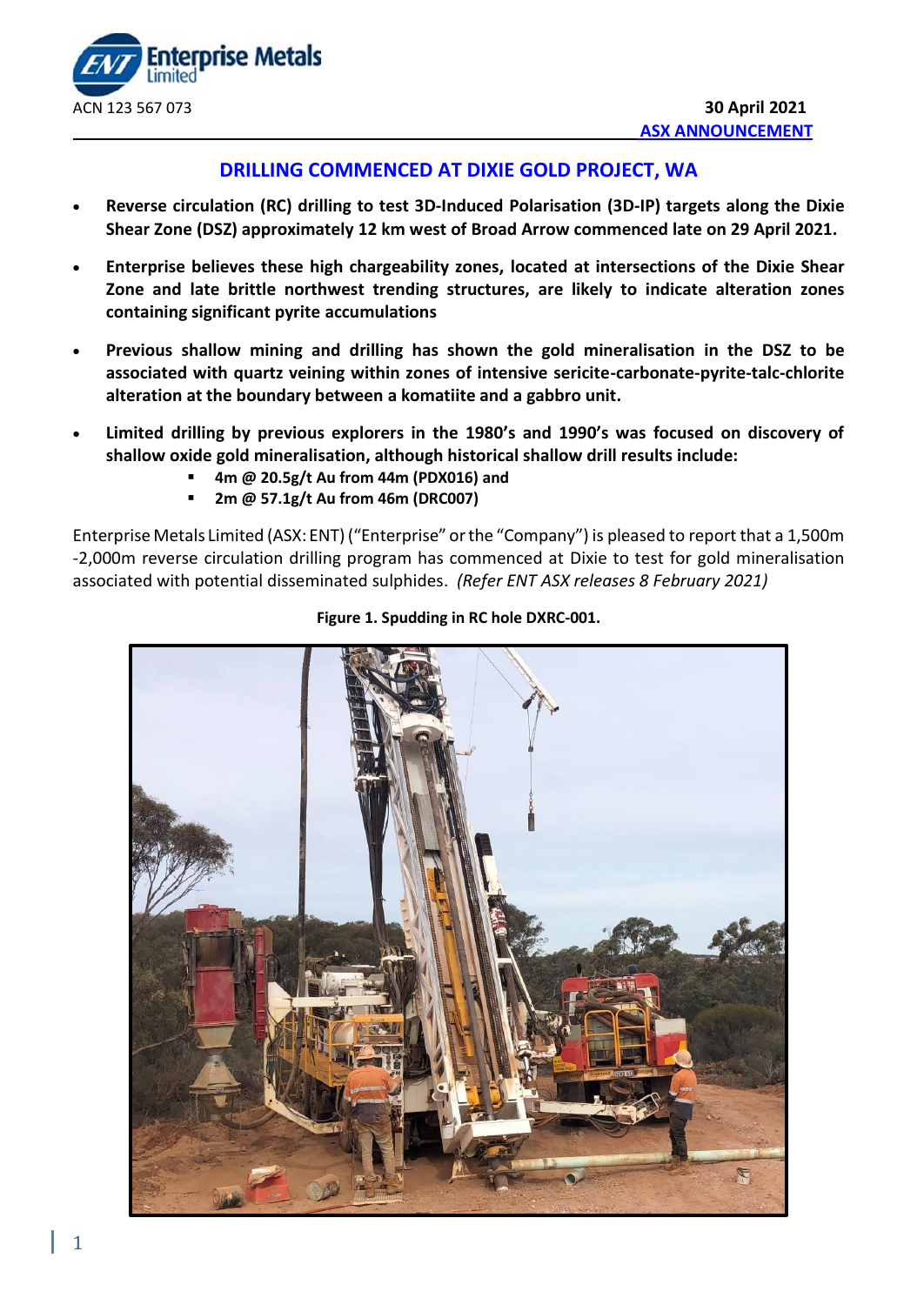#### **ABOUT THE DIXIE GOLD PROJECT**

The Dixie Gold Prospect is located approximately 40 km to the NNW of Kalgoorlie, and 12 km west of Broad Arrow. Moombarriga Geoscience completed the IP survey over the 2.4km<sup>2</sup> Dixie Prospect tenements between 17 and 22 January 2021. Geophysical consultant Terra Resources Pty Ltd managed the survey and provided Enterprise with a report outlining gold targets. Enterprise's targets at Dixie are high grade primary gold deposits with plunging shoot geometries.

### **Background – Historical high-grade Field**

The Dixie Gold Prospect covers a line of historical gold workings over a strike length of 2.5km. Past shallow underground production from the Dixie Mining Camp is reported to be 6,471oz gold from 4,610t of ore mined at an average grade of 43.5g/t Au.

Previous shallow exploration drilling targeted large oxide gold deposits capable of sustaining a large open pit operation. The prospect has not been effectively tested for structurally controlled, plunging high grade shoots that previous field mapping has identified. Little exploration has taken place since the early 1980's and has been sporadic in nature.

Enterprise plans is to drill test the Dixie Gold Prospect, targeting several high chargeability anomalies, which are interpreted to be pyritic alteration zones containing high grade gold-quartz-sulphide shoots. Refer Figures 2 and 3 for location and geological setting of the Dixie Gold Project.



#### **Figure 2. Location Plan – Dixie Gold Prospect**